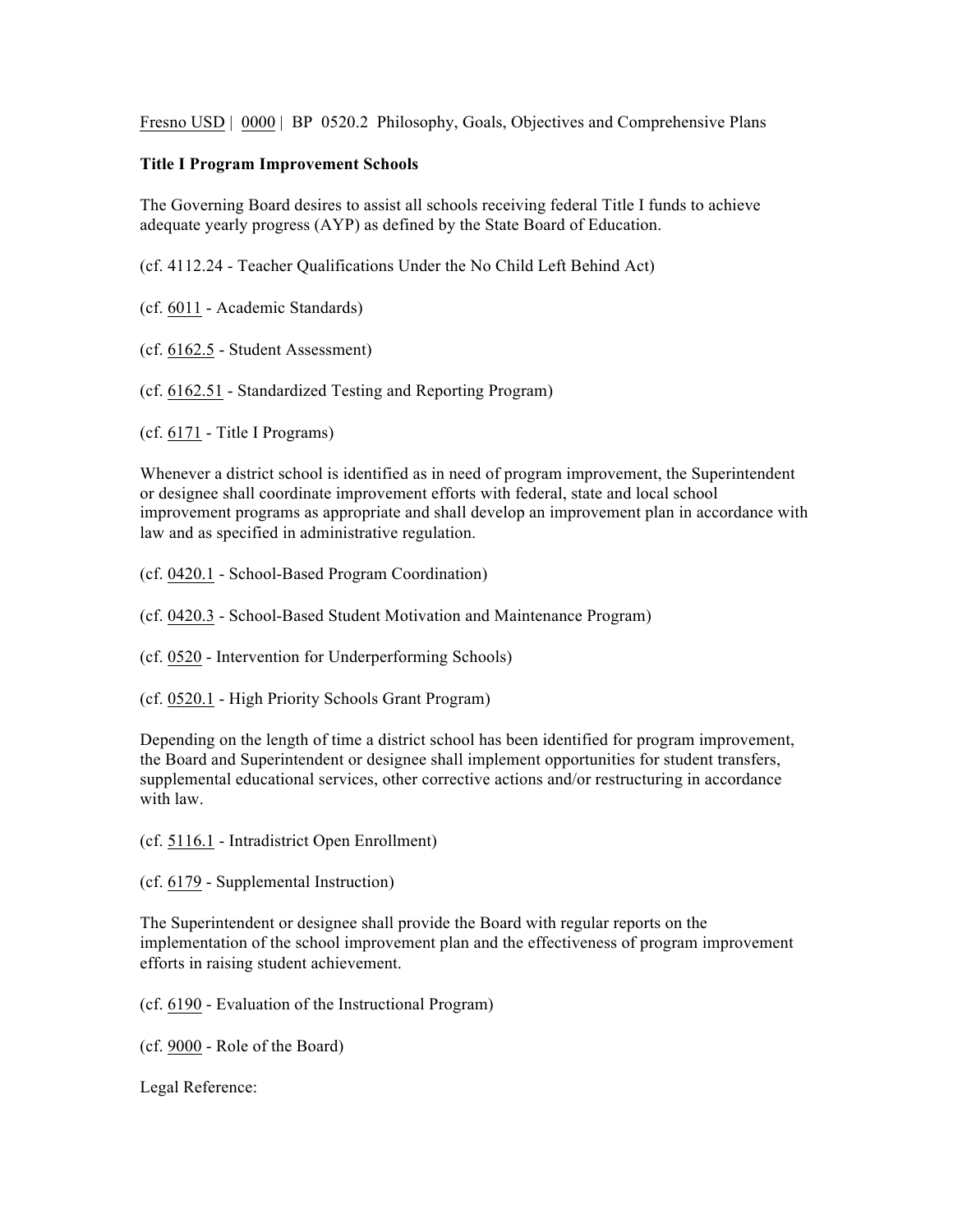## EDUCATION CODE

60642.5 California Standards Tests

60850-60856 High School Exit Examination

CODE OF REGULATIONS, TITLE 5

13075-13075.4 Supplemental Services

## UNITED STATES CODE, TITLE 20

- 6301 Title I program purpose
- 6311 Adequate yearly progress
- 6312 Local educational agency plan
- 6313 Eligibility of schools and school attendance areas; funding allocation

6316 School improvement

7912 Persistently dangerous schools

CODE OF FEDERAL REGULATIONS, TITLE 34

200.13-200.20 Adequate yearly progress

200.30-200.35 Identification of program improvement schools

200.36-200.38 Notification requirements

200.39-200.43 Requirements for program improvement, corrective action and restructuring

200.44 School choice option

200.45-200.47 Supplemental services

200.48 Funding for transportation and supplemental services

200.49-200.51 State responsibilities

200.52-200.53 District improvement

Management Resources:

CSBA ADVISORIES